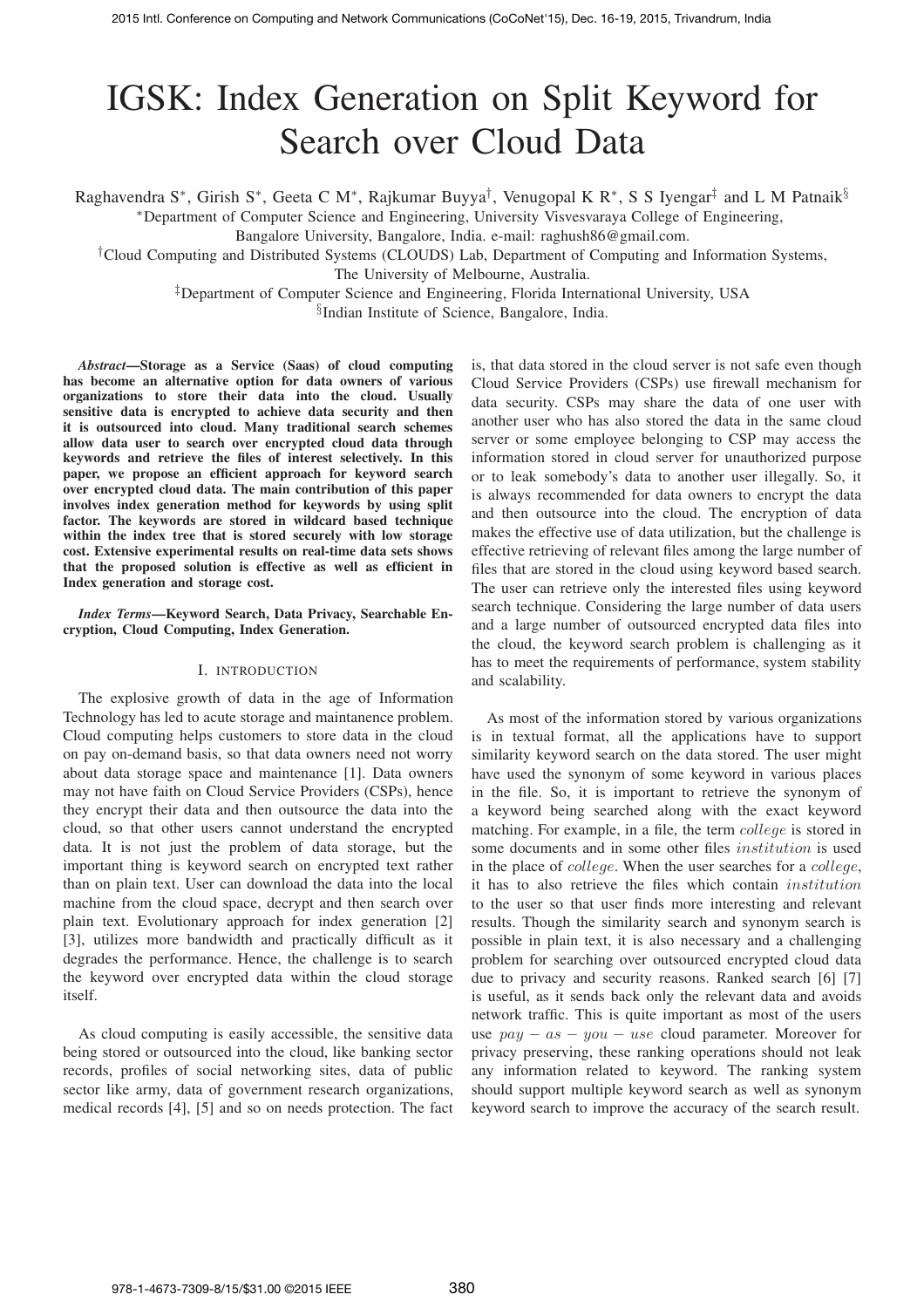*Motivation:* Once the data is stored in cloud, the most important operation is to search. Even though the data is accessible only to a few authorized users, who perform search operations frequently, search operation should preserve the privacy of users as well as of data and it should also return efficient results. To achieve the privacy of data during search, many methods or techniques for privacy-preserving have been studied. Most of the work focus on single keyword and multikeyword search [8], [9], while few works focus on fuzzy keyword search [10], [11]. Few techniques have also been proposed for similarity search on text [12] and on images [13]. The ranked search scheme helps the users to find out the most relevant documents.

*Contribution:* A flexible searching technique has been proposed in this paper which is efficient that supports fuzzy keyword, multi-keyword and synonym based keyword search. This protocol generates index using inverted indexing where the keyword is mapped to documents. This inverted index scheme provides the technique for scoring the search results. If a number of keywords being searched map to a large number of individual documents, then that is considered as a relevant document. The use of balanced binary tree improve the search efficiency. The relevant documents can be retrieved by traversing the tree. This search scoring technique uses Term Frequency-Inverse Document Frequency for weighing the results.

The contribution of this paper is summarized as follows:

- 1) Index Generation on Split Keyword(IGSK) has been proposed, which supports fuzzy based multi-keyword search over encrypted cloud data. When the user enters the keyword to search from the cloud data, the user obtains the fuzzy keyword matching in addition to the files which contains the synonym of few predefined keywords.
- 2) IGSK fulfills the functionality of secured keyword search which maintains keyword privacy; relevant files based on fuzzy keyword and synonym keyword search are retrieved.
- 3) IGSK ensures that search results using synonym based keyword searches over encrypted cloud data is authenticated by using index-based tree structure.
- 4) Extensive experimental result shows the effectiveness and efficiency of the IGSK scheme.

*Organisation:* The rest of the paper is organized as follows: Section II presents the reviews of the features of related work. Section III briefly describes the necessary background for the techniques used in this paper. The design goals are explained in Section IV. Section V describe the overview of proposed multikeyword ranked search scheme which supports synonym query and our proposed scheme. Performance analysis for index time construction, storage cost of index and search time and security analysis are presented in Section VI. Section VII contains the conclusions.

## II. RELATED WORKS

Fuzzy keyword search are investigated in [14], [15], [16], [17], [18], [19]. Xu *et al.,* [20] takes linear time to store the searchable cipher-text as keywords and resists keyword guess attack but unaffordable for large database. Tuo *et al.,* [21] propose a semantically secure fuzzy keyword search scheme using the bloom filter which translates the keyword into attribute set and uses independent hash functions to map the elements to some random number using Bilinear mapping technique. This method extends from fuzzy identity encryption scheme to fuzzy keyword search scheme but does not support multi-keyword search and synonym search. Chuah *et al.,* [14] introduced a bedtree index tree construction and storage cost is efficient compared to the symbol-based trie-traversed based and listing based approach. Wildcard-based fuzzy set construction technique is used in [22], [23], [15], [19]. Jie *et al.,* [15] used dictionary based schemes to remove unwanted keywords and results in relatively small constructed index. Wang *et al.,* [16] achieves similarity search for *top* − *k* ranked keywords and it uses Keyword Fingerprint Extraction which converts a string into a fingerprint vector. The kNN encryption provides two tier of protection for keywords being searched but does not support for synonym search. Fu *et al.,* [17] used Vector space model to construct the index for document; a balanced binary tree-based index structure is used for searching the keyword. Synonyms of predefined keywords are searched but requires increased storage space. Shekokar *et al.,* [18] supports privacypreserving fuzzy keyword search to achieve effective usage of encrypted data stored remotely in cloud. Indexing technique is not used for mapping the keywords and takes more search time. In [19] Weighted ranking algorithm has been used to compute the weight of each word in the fuzzy set, that involves high computation overhead.

#### III. BACKGROUND

Researchers have been working on finding out the efficient way of searching keyword over encrypted cloud data to perform the searchable encryption in cloud computing. Many search schemes have been proposed like fuzzy keyword search scheme which uses wildcard-based technique to generate fuzzy keyword sets. Other schemes use TF-IDF method to find out keyword weight, that can generate *top* − *k* relevant data files. But, this supports single keyword search. A multi-keyword search scheme has been proposed in [24] based on vector space model which supports more accurate results as it stores the weight of each keyword. The authors [25] use searchable index tree which is a balanced binary tree where each internal node is stored with keywords. This scheme takes more space for index storage and it has to traverse a large number of nodes for searching the keyword. Moreover, this scheme does not support fuzzy search and semantic based search.

## IV. PROBLEM STATEMENT AND SYSTEM MODEL

## *A. System Model*

We consider the cloud computing architecture with three modules, i.e., Data Owner(*DO*), Data User(*DU*) and Cloud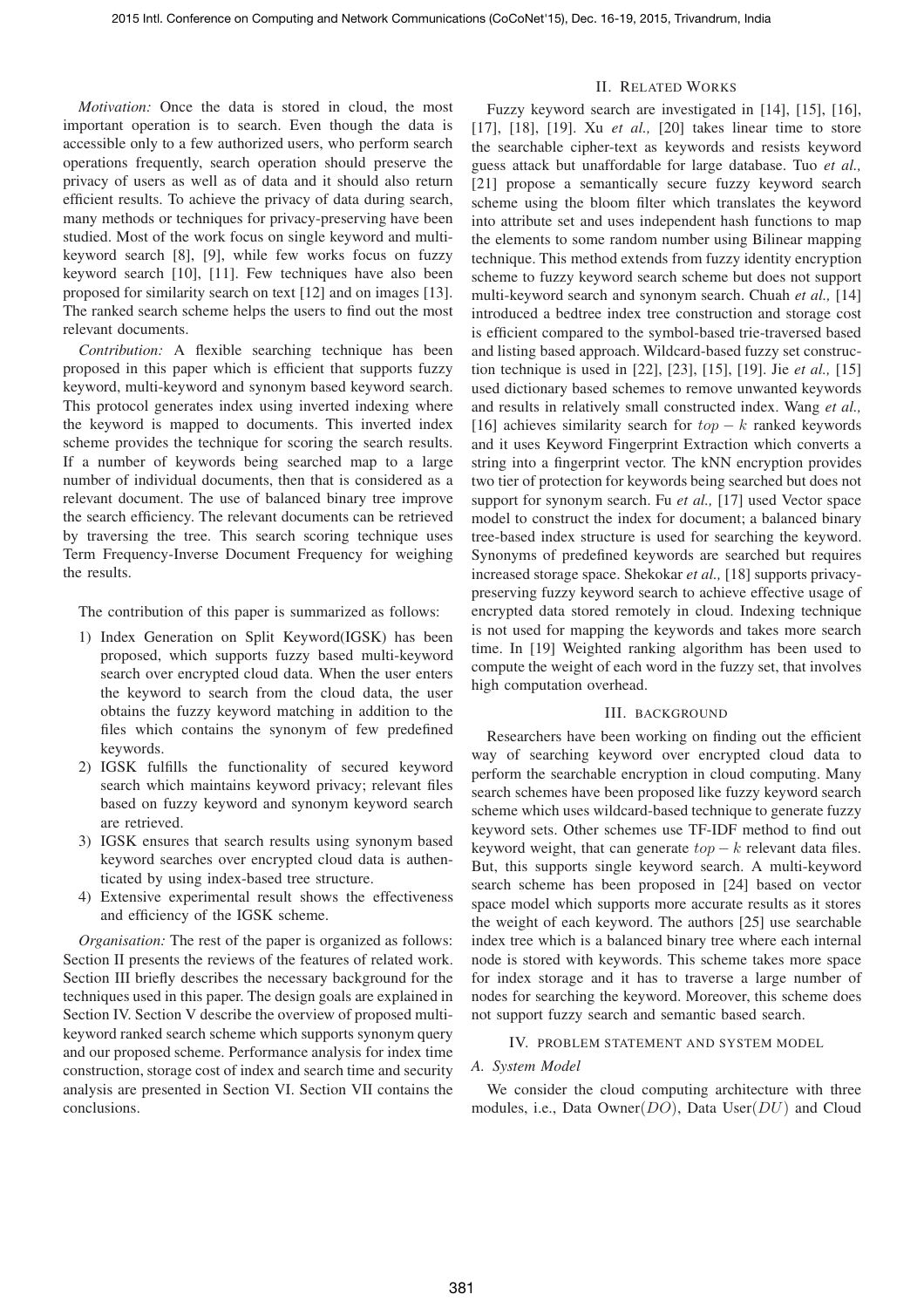Server (*CS*) as shown in Figure 1. Data owner has a set of *n* data files/documents  $D = F_1, F_2, F_3, \ldots, F_n$  which are stored in the cloud server. All these files are encrypted and a set of encrypted files  $ED = (EF_1, EF_2, EF_3, \ldots, EF_n)$  are generated. The data owner extracts the keywords from the data files *D*. The data owner then removes/filters the stop words from the extracted keywords to form a set  $KW = k_1, k_2, \ldots, k_n$ . Next, the data owner obtains the synonyms for keywords  $k_1, k_2, \ldots, k_n$  and generates a searchable encrypted index *EI* for keywords and its synonyms, the encrypted index *EI* and a set of encrypted files *ED* are outsourced into the cloud server. When the authorized user performs the search operation, he submits an input keyword for search which is considered as Query KeyWord (*QKW*). The Data User gets the synonyms  $QS_1, QS_2, \ldots, QS_n$  for *QKW*, then search for *QKW* and its synonyms. The Cloud Server(*CS*) returns the search results as per the following rules.

- 1) If the Query keyword matches exactly with any keyword stored in the index, the server returns the files which contain the keyword.
- 2) If any file contains any synonym of the QKW, the cloud server returns also those files.

#### *B. Design Goals*

The design of our system model supports multi-keyword search over outsourced encrypted data in cloud with the following security and performance paradigms.

- 1) *Synonym Search* : Our search scheme supports fuzzy keyword search as well as synonym search for the input keyword and returns the files containing keyword or its synonyms
- 2) *Privacy* − *Preserving* : Our method is designed to meet the privacy challenge and prevents a cloud server and other cloud users from reading any information from any data files or from index being stored
- 3) *Eff iciency*: The above functionalities are achieved with low storage, low network traffic and with low computation and search time.

## *C. Tree Based Structure:*

Searchable index is a balanced binary tree. The index tree EI is built from the set of data files  $D = (F_1, F_2, F_3, \ldots, F_n)$ . The tree is built using the following procedure, which is expressed as *generateIndex(D)* as follows:

- 1) A leaf node in a tree is generated for each document/data file  $F_i$  in  $D$ , which stores the file identifier  $F_i$  and the index list.
- 2) Futher, the tree is constructed using postorder traversal with all the leaf nodes generated in first step. Each internal node of index tree contains an linked list, where each list stores the details of keywords in fuzzy/wildcard based format where  $k_i$  belongs to  $F_i$ .
- 3) The linked list is generated in each internal node. If  $k_{sf}$  belongs to  $F_i$ , where  $k_{sf} = (k_{sf}*)$ , it adds the length of  $*$  and file  $F_i$  into the list; characters of  $*$  in



Fig. 1. Index Generation on Split Keyword System Architecture

TABLE I **NOTATIONS** 

|             | Symbols Definition                                                                                                                                                                                              |  |  |  |
|-------------|-----------------------------------------------------------------------------------------------------------------------------------------------------------------------------------------------------------------|--|--|--|
| D           | The plain-text document collection to be outsourced as a                                                                                                                                                        |  |  |  |
| ED          | set of <i>n</i> data files $D = (F_1, F_2, F_3, \ldots, f_n)$ .<br>A set of encrypted documents collection to<br>he<br>outsourced as a set of $n$ data files $ED$<br>$=$<br>$(EF_1, EF_2, EF_3, \ldots, EF_n).$ |  |  |  |
| EΙ          | Encrypted Index.                                                                                                                                                                                                |  |  |  |
| MF          | Merge Factor.                                                                                                                                                                                                   |  |  |  |
| $F_i$       | The file identifiers $F_i$ to locate uniquely the actual file.                                                                                                                                                  |  |  |  |
| KW-         | The extracted distinct keywords from the document col-                                                                                                                                                          |  |  |  |
|             | lection D, denoted as a set of m keywords $KW =$                                                                                                                                                                |  |  |  |
|             | $(k_1, k_2, \ldots, k_m)$ .                                                                                                                                                                                     |  |  |  |
| $QS_i$      | Synonyms for each extracted distinct keyword, denoted                                                                                                                                                           |  |  |  |
|             | as $(QS_1, QS_2,,QS_m)$ .                                                                                                                                                                                       |  |  |  |
| $k_{s}$ f*  | Keyword denoted as wildcard format.                                                                                                                                                                             |  |  |  |
| $k_{sf}$    | Keyword with first sf number of characters.                                                                                                                                                                     |  |  |  |
| s f         | Split factor to divide the keywords.                                                                                                                                                                            |  |  |  |
| $k_{n-s}$ f | Remaining characters of keyword after splitting it.                                                                                                                                                             |  |  |  |
|             | $QKW_{sf}$ Query keyword with first sf number of characters.                                                                                                                                                    |  |  |  |
|             | $QKW_{n-}$ Remaining characters of query keyword after splitting it.                                                                                                                                            |  |  |  |
| $R_i$       | Set of $k_{sf}$ for many keywords where $k_{sf}$ is same.                                                                                                                                                       |  |  |  |
| $k_i$       | Individual keyword.                                                                                                                                                                                             |  |  |  |
|             | $QKW$ User interested Queried keyWord.                                                                                                                                                                          |  |  |  |
|             |                                                                                                                                                                                                                 |  |  |  |

 $k_i$  is also encrypted and added into the list. Similarly, a list node for each keyword is created.

### *D. Tree based search:*

The sequential search method for keywords in input search is as follows: Procedure starts from the root node and then it searches for an internal node, it checks with  $QKW_{sf}$  and  $k_{sf}$ in the linked list. If both matches, then it searches to match for remaining characters of  $k_i$  inside the list. If it is found, searching stops in the subtree, otherwie, it continues to search in the child nodes. When it traverses the node, it gets the file *Id* and the number of occurrences of the keyword in each file. In this search method, it traverses lower number of nodes as it stores  $k_i$  in the wildcard based format and each file *id*  $F_i$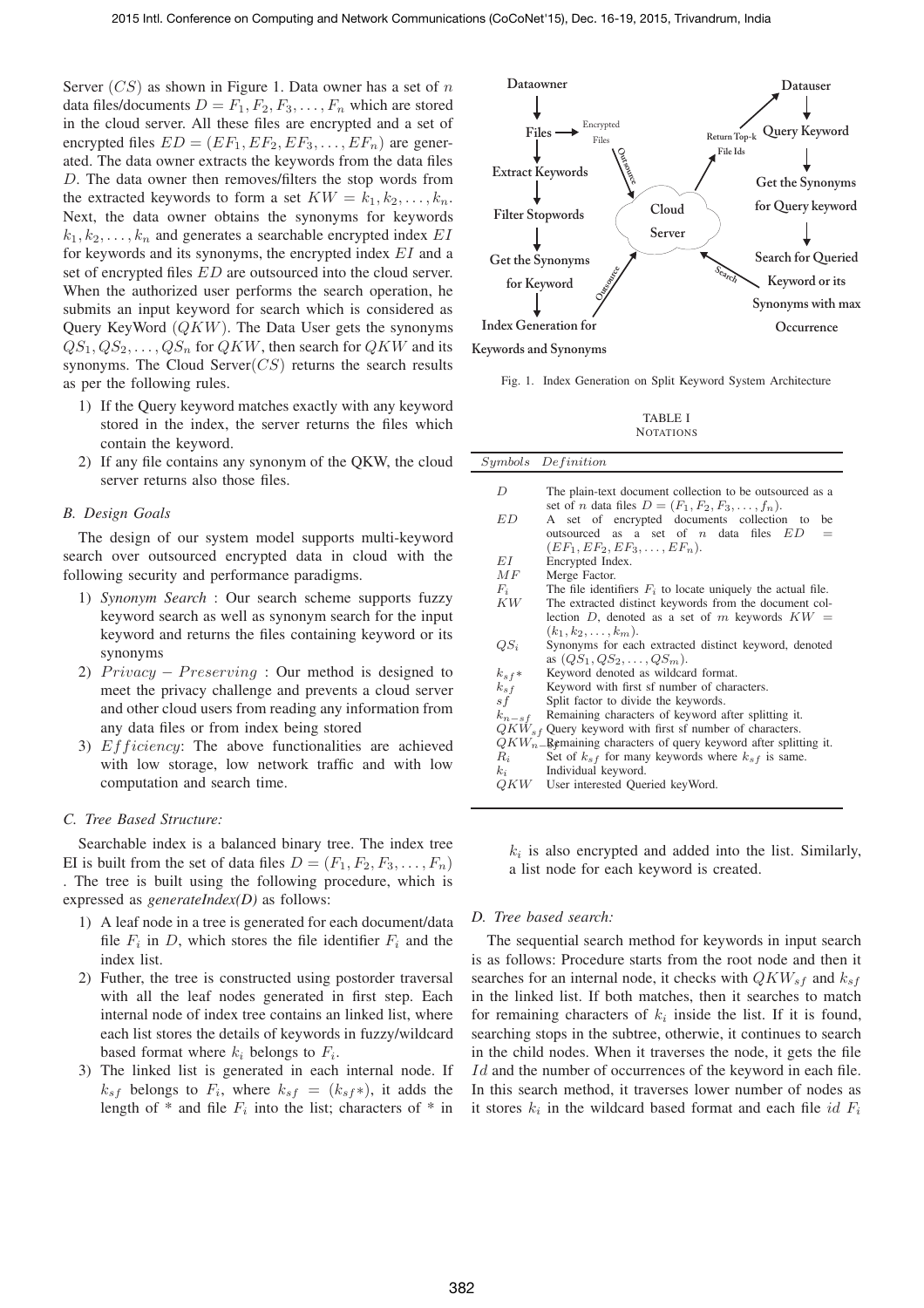**Algorithm 1:** IGSK: Index Generation on Split Keyword

**input** : set of data files  $D = F_1, F_2, \ldots, F_n$ **output** : A encrypted index *EI* **Initialization Phase**; Create index for each document separately using generateIndex(*D*) method; Merge the group of indices based on Merge Factor *MF*; Create a stack for indices; Create index for all the documents as explained in section 5.1; Push new index being created into stack; Assume merge factor  $MF = 5$ ;  $n = \infty;$ **while**  $(max\_size \geq 1 \& \& max\_size \leq n)$  **do** read current; **if** *there are MF number of index with max\_size docs on top of stack* **then** Pop *MF* number of indexes from stack; Merge them into one index; Push the merged one into stack; **else** Break; **end end**  $max\_size* = MF;$ 

of that  $k_i$  occurrence in the same list and also because it uses inverted index structure.

#### V. PROPOSED WORK

This section gives the overview of the IGSK scheme. An efficient multi-keyword ranked search scheme using synonyms is designed as follows:

- 1) *Initialization*: This phase is executed by *DO* to initialize the scheme. It generates secret key *sk* for encrypting the data before outsourcing into cloud.
- 2) *Index generation*: The Index phase is executed by *DO* to build the index using *sk* and a set of distinct keywords  $k_i$  of data files  $D$  and outputs the index..
- 3) *Query generation*: The query function is generated by *DU* to generate the query out of the keyword being given for search as input. It splits the keyword *QKW* and its synonym *QS<sup>i</sup>* based on the split factor *sf* and generates query.
- 4) *Search*: The search phase is executed by *CS* to search for the files  $F_i$  which contains the keyword  $QKW$  or its synonyms *QSi*. It takes query and index as input and returns the set of files where the keyword and its synonyms are present

## *A. Steps in the Algorithm IGSK*

- 1) The *DO* generates the secret key for encrypting the data files before they are outsourced into the cloud.
- 2) In this procedure, A tree based index structure is built for fuzzy keyword set which enables multi keyword search. The *DO* reads all the data files *D* and builds a set of distinct keyword for each file. In addition, a set of file Identifier for all files *i* built and then outsourced to *CS*. The text documents can be expressed as follows.

$$
F_1 = k_1^1, k_2^1, \dots, k_{n-1}^1, k_n^1
$$
  
\n
$$
F_2 = k_1^2, k_2^2, \dots, k_{n-1}^2, k_n^2
$$
  
\n:  
\n:  
\n
$$
F_m = k_1^m, k_2^m, \dots, k_{n-1}^m, k_n^m.
$$

*1) Extracting Synonyms:*

$$
F_1 = k_1^1, s_1^1, \dots k_2^1, s_2^1, \dots, k_{n-1}^1, s_{n-1}^1, k_n^1, s_n^1
$$
  
\n
$$
F_2 = k_1^2, s_1^2, \dots k_2^2, s_2^2, \dots, k_{n-1}^2, s_{n-1}^2, k_n^2, s_n^2
$$
  
\n:  
\n:  
\n
$$
F_m = k_1^m, s_1^m, \dots k_2^m, s_2^m, \dots, k_{n-1}^m, s_{n-1}^m, k_n^m, s_n^m.
$$

The fuzzy keyword set generated here is based on the wildcard. Index is created for each document by splitting the keyword based on the split factor *sf*, which divides the keyword  $k_i$  into two tokens  $k_{sf}$  and  $k_{n-s}$ , where  $n$  is the length of  $k_i$ . The indexed linked lists stored in each node contains the list for keyword starting with  $k_{sf}$ . The linked list is denoted as  $k_{sf}$ ,  $n - sf$ ,  $F_i$ ,  $k_{n - sf}$ . *2) Generating Index for individual files:*

$$
IF_1 := R_i^1 \left( (l_{n-i}^1, ER_{n-1}^1) \dots (l_{n-i}^N, ER_{n-1}^N) \right);
$$
  
=  $R_i^2 \left( (l_{n-i}^1, ER_{n-1}^1) \dots (l_{n-i}^N, ER_{n-1}^N) \right);$   
:  
=  $R_i^n \left( (l_{n-i}^1, ER_{n-1}^1) \dots (l_{n-i}^N, ER_{n-1}^N) \right);$ 

where  $R_i + ER_{n-i} = K_i$ .

After creating the index for each document, merging of index is done using the merge factor *MF*. Initially, all the individuals index are stored into stack. Then MF number of indexes are extracted and merged as below. *3) Merging index files:*

$$
I = \{ R_i^1 \{ (l_{n-i}^1, F_n, ER_{n-1}^1) \dots (l_{n-i}^N, F_n, ER_{n-1}^N) \};
$$
  
=  $R_i^2 \{ (l_{n-i}^1, F_n, ER_{n-1}^1) \dots (l_{n-i}^N, F_n, ER_{n-1}^N) \};$   
:  
=  $R_i^m \{ (l_{n-i}^1, F_n, ER_{n-1}^1) \dots (l_{n-i}^N, F_n, ER_{n-1}^N) \} \};$ 

where

$$
F_n = \{F_1, F_2, ..., F_n\}, i \le j \le n, K_i \in F_i.
$$
  

$$
T = R_i^j \{ (l_{n-i}^j, F_n, ER_{n-1}^j) \}
$$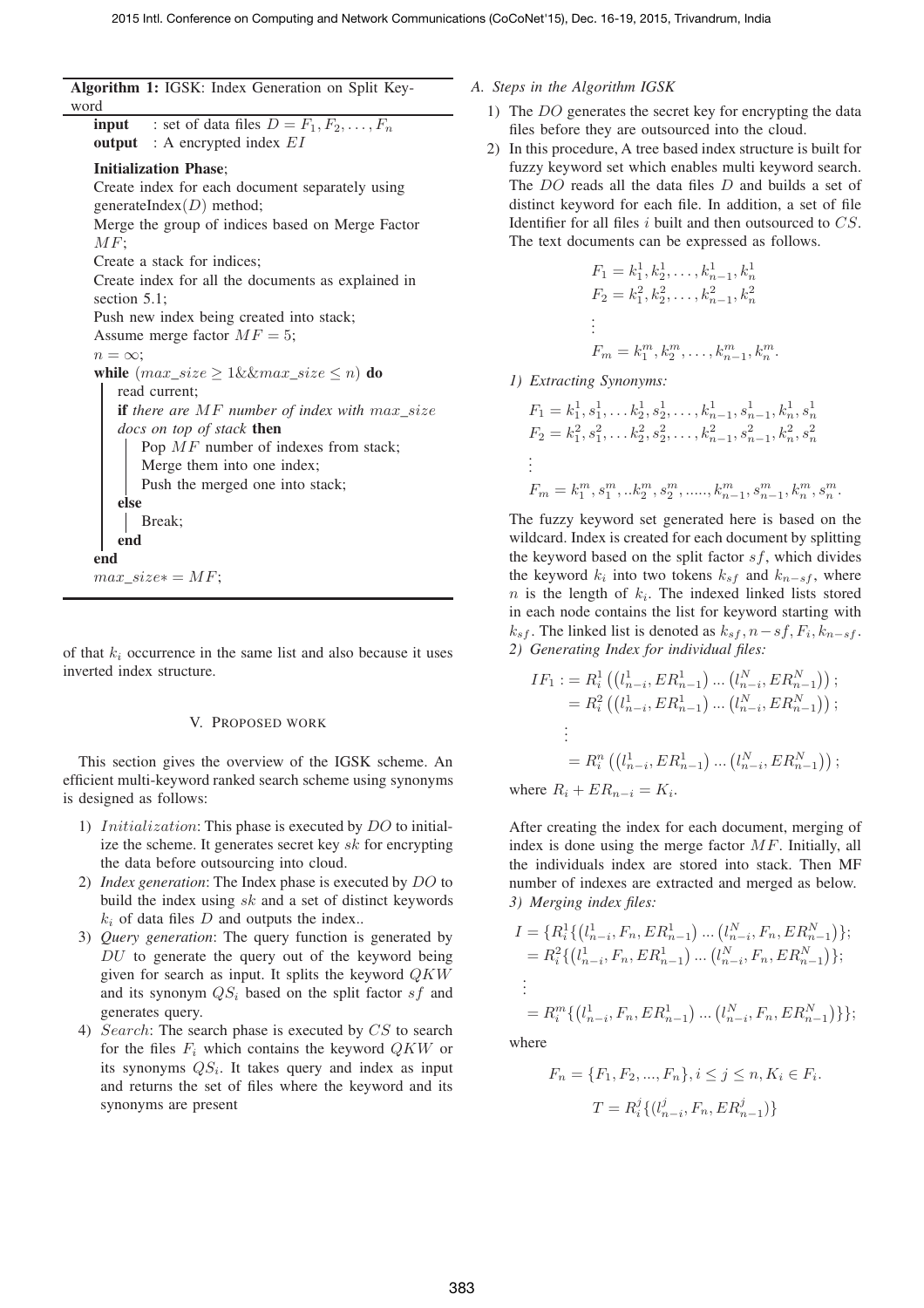The merged index is pushed onto the stack and the merging of indexes is continued till *MF* number of indexes are available.

- 3) *Query generation*: When the keyword *QKW* is given for search, the *QKW* is split into two tokens based on splitting factor *sf* used in index generation like *QKWsf* and *QKW<sub>n−sf</sub>*. Then the split tokens are encrypted and query set containing  $(QKW<sub>s f</sub>, n - sf, QKW<sub>n-s f</sub>)$ and its synonyms are formed and sent to the cloud server.
- 4) If the linked list in any node in the index tree matches with  $QKW_{sf}$ , then it searches inside the linked list for *n* − *sf*. If a internal node in the linked list matches with  $n - sf$ , it proceeds to search inside that node only for finding out the match for *QKW<sup>n</sup>−sf* . If there exists *QKW<sup>n</sup>−sf* inside the list, it returns the list of file *Ids* where the keyword QKW and its synonyms.

#### *B. Algorithm Example:*

In the example, we have assumed two files  $F_1$  and  $F_2$  with various keywords. Initially, the index is created for first file. Each keyword is divided into two sub keywords based on the split factor. The keyword *university* is divided into *univ* and *ersity*. While generating the index, all keywords starting with *univ* are combined together and index is formed as shown in table II i.e., *university, universe and universal*. Let *n* be the length of keyword, *sf* the split factor, the index for keyword  $k_i$ , first *i* added to the initial characters of keyword, then the length of remaining characters i.e.,  $n - sf$  is added. The file *id* and the remaining characters are added after encrypting. If there are a number of keywords starting with the same characters, then index for each  $k_i$  is separated by the delimiter and are added based on length of *n*−*sf* in the ascending order.

After the index is created for the index file, the index for the second file is generated in the same manner and both are merged. Check if the index for the keyword is already existing in the index file. If it exists, then only the file *id* has to be added. In the above example, file *id*2 is added for *university* and the index for the new keyword *computer* is also added. In a similar manner, we have to continue adding the new keywords for new files.

#### VI. PERFORMANCE

Our proposed scheme is verified by implementing the search scheme on the cloud server. We have used real time data sets. Our experiment includes a user and a server. The search scheme is implemented using Java language in Windows machine with Dual CPU running at 1.46 GHz and the encrypted collection of files are stored on the commercial public cloud, Amazon cloud services like *S*3 (simple storage service). The performance is evaluated for index generated time,index storage space,search time and security analyis.

TABLE II EXAMPLE FOR ALGORITHM

|                     |                           |                |                | Number of Files |  |  |
|---------------------|---------------------------|----------------|----------------|-----------------|--|--|
|                     |                           |                | $F_{1}$        | $F_2$           |  |  |
|                     |                           |                | University     | University      |  |  |
|                     |                           |                | Universe       | College         |  |  |
|                     | <b>Extracted Keywords</b> |                | Universal      | Optical         |  |  |
|                     |                           |                | Optimize       | Computer        |  |  |
|                     |                           |                | Optical        |                 |  |  |
|                     |                           |                |                |                 |  |  |
| <b>Index Format</b> |                           |                |                |                 |  |  |
| File Id             | $R_i$                     | $n-s$          | ER             | frequency       |  |  |
| $F_1$               | Univ                      | 6              | ersity         | 4               |  |  |
|                     |                           | $\overline{4}$ | erse           | $\overline{4}$  |  |  |
|                     |                           | 5              | ersal          | 4               |  |  |
|                     | Opti                      | 4              | mize           | 4               |  |  |
|                     |                           | 3              | cal            | $\overline{4}$  |  |  |
| F <sub>2</sub>      | Univ                      | 6              | ersity         | 4               |  |  |
|                     | Opti                      | 3              | cal            | 4               |  |  |
|                     | Coll                      | 3              | ege            | 4               |  |  |
|                     | $\overline{\text{Comp}}$  | 4              | uter           | 4               |  |  |
|                     |                           |                |                |                 |  |  |
| Merged Index File   |                           |                |                |                 |  |  |
| $R_i$               | n-sf                      | ER             | frequency      | File Ids        |  |  |
| Univ                | 6                         | ersity         | 4              | $F_1, F_2$      |  |  |
|                     | 4                         | erse           | 4              | $F_1$           |  |  |
|                     | 5                         | ersal          | $\overline{4}$ | $\mathcal{F}_1$ |  |  |
|                     | 4                         | mize           | $\overline{4}$ | $F_1$           |  |  |
| Opti                | 3                         | cal            | 4              | $F_1, F_2$      |  |  |

Coll  $\begin{array}{cccc} 3 & \text{ege} & 4 & F_2 \end{array}$ 

Comp 3 uter 4

#### *A. Index Generations Time*

Figure 2 indicates the time complexity for generating the index which is directly proportional to the number of data files. Although, index generation is performed only once before outsourcing the data into cloud, this operation can be ignored. While generating the index, encryption of the keyword is an additional operation. As shown in Figure 2, the B-tree method [25] takes 12.64 secs to generate index for 10000 files whereas the proposed scheme costs 12.40 secs to perform the same operation on the same set of data files. The comparison shows that IGSK is already efficient at this stage. Similarly for 20000 files, B-tree requires 29.21 secs and the proposed IGSK scheme requires 27.84 secs. Both the methods grow linearly as the number of files also increments. It can be seen that the index time generation for the proposed scheme is more efficient than the B-tree scheme [25].

#### *B. Index Storage Space*

The index file consumes less amount of storage space in the cloud environment. Data security is important rather than for storage space of index. Figure 3 indicates the size of index tree in both the schemes. The storage cost for 10000 files in B-Tree method is 7.5 MB whereas the proposed scheme costs just 6.33 MB. B-Tree scheme for 20000 files costs 14.43 MB, while the proposed IGSK scheme requries 12.41 MB for the index file. Extensive experiment shows that IGSK scheme takes less space for storage of index file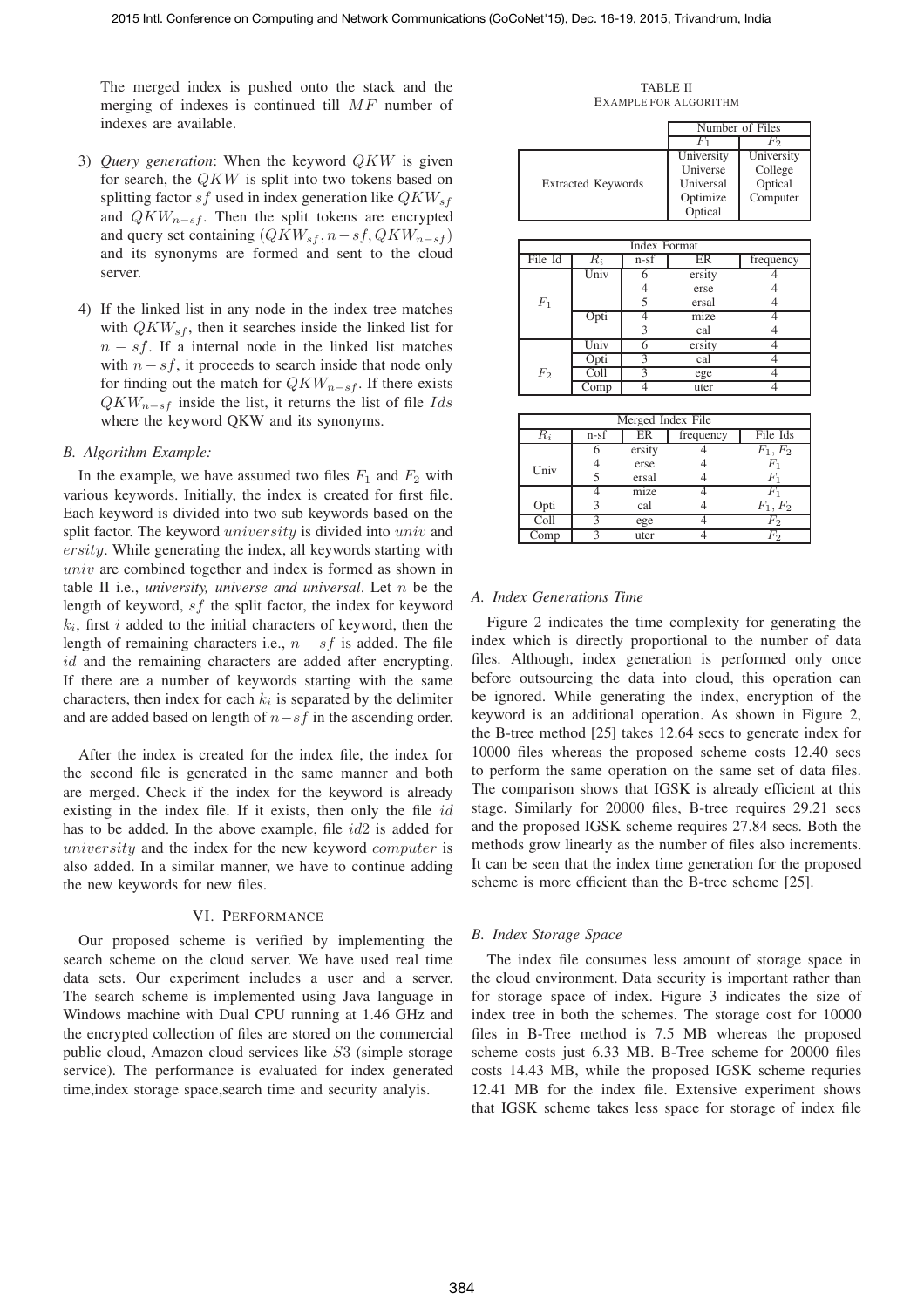

Fig. 2. Index Generation Time Over Number of Documents



Fig. 3. Storage Cost Over Number of Documents

compared to B-tree method [25].

### *C. Security Analysis*

We evaluate the security of the proposed scheme by analyzing the security of data files  $F<sub>n</sub>$  that are stored in the cloud server as they should not be read or altered by any unauthorized data user. The data files *D* are encrypted before outsourcing into cloud and the encrypted files do not contain any normal plain text. So, it is difficult to read and understand even if it is attacked by any unknown data user. Even though the index file *EI* is also stored in the cloud server, the keywords in index are split into two using the split factor; then both are encrypted separately and outsourced into the cloud server. So it is not possible to decrypt the index file without the secret key. Even if the unauthorized user gets the secret key of the encryption, the unauthorized user cannot break the cipher text and find the data stored as the keywords are split. The file *Id* is also encrypted and stored in the index while storing the keywords  $k_1, k_2, \ldots, k_n$  in the index tree; the order of the keywords in the file is not stored in index. Thus, IGSK scheme provides the privacy of data.

## VII. CONCLUSIONS AND FUTURE WORK

In this paper, we solve the problem of synonym and fuzzy based keyword index generation over the cloud data. The proposed IGSK scheme includes multi-keyword search with enhanced accuracy. The inverted index method used for indexing and wildcard based technique for indexing keywords, takes less time for searching. The TF\*IDF technique is used for ranking mechanism. The IGSK scheme is simulated on real-time datasets to the verify efficiency of storage cost and security. It is observed that the IGSK scheme consumes less index generation time, lower storage space than B-tree scheme[25].

Further, we would like to explore synonym based search over encrypted cloud data which supports synonym queries, as the cloud user may gives synonym of keyword as input, instead of exact matching keywords due to lack of proper knowledge of data.

#### **REFERENCES**

- [1] Rajkumar Buyya, Chee Shin Yeo, Srikumar Venugopal, James Broberg, and Ivona Brandic. Cloud Computing and Emerging IT Platforms: Vision, Hype, and Reality for Delivering Computing as the 5th Utility. *Future Generation Computer Systems*, 25(6):599–616, 2009.
- [2] P Deepa Shenoy, KG Srinivasa, KR Venugopal, and Lalit M Patnaik. Dynamic Association Rule Mining using Genetic Algorithms. *Intelligent Data Analysis*, 9(5):439–453, 2005.
- [3] P Deepa Shenoy, KG Srinivasa, KR Venugopal, and Lalit M Patnaik. Evolutionary Approach for Mining Association Rules on Dynamic Databases. *Advances in Knowledge Discovery and Data Mining*, pages 325–336, 2003.
- [4] S Vishwa Kiran, Ramesh Prasad, J Thriveni, KR Venugopal, and LM Patnaik. Cloud Enabled 3D Tablet Design for Medical Applications. In *in Proceedings of the 9th International Conference on Industrial and Information Systems (ICIIS)*, pages 1–6. IEEE, 2014.
- [5] Vishwa Kiran, Ramesh Prasad, J Thriveni, KR Venugopal, and LM Patnaik. Mobile Cloud Computing for Medical Applications. In *in Proceedings of the Annual IEEE India Conference (INDICON 2014)*, pages 1–6. IEEE, 2014.
- [6] S Raghavendra, C M Geeta, K Shaila, Rajkumar Buyya, K R Venugopal, S S Iyengar, and L M Patnaik. "MSSS: Most Significant Single-keyword Search over Encrypted Cloud Data". *in Proceedings of the 6th Annual Intrernational Conference on ICT: BigData, Cloud and Securit*, 2015.
- [7] S. Raghavendra, S Girish, C. M. Geeta, Rajkumar Buyya, K. R. Venugopal, S. S. Iyengar, and L. M. Patnaik. MSIGT: Most Significant Index Generation Technique for Cloud Environment. In *12th IEEE India International Conference on E*3*-C*3*(INDICON 2015)*. IEEE, IEEE, 2015.
- [8] Ning Cao, Cong Wang, Ming Li, Kui Ren, and Wenjing Lou. "Privacypreserving Multi-keyword Ranked Search over Encrypted Cloud Data". *IEEE Transactions on Parallel and Distributed Systems*, 25(1):222–233, 2014.
- [9] Wenhai Sun, Bing Wang, Ning Cao, Ming Li, Wenjing Lou, Y Thomas Hou, and Hui Li. "Verifiable Privacy-Preserving Multi-keyword Text Search in the Cloud Supporting Similarity-Based Ranking". *IEEE Transactions on Parallel and Distributed Systems*, 25(11):3025–3035, 2014.
- [10] Jianfeng Wang, Hua Ma, Qiang Tang, Jin Li, Hui Zhu, Siqi Ma, and Xiaofeng Chen. "Efficient Verifiable Fuzzy Keyword Search Over Encrypted Data in Cloud Computing". *Journal of Computer Science and Information Systems*, 10(2):667–684, 2013.